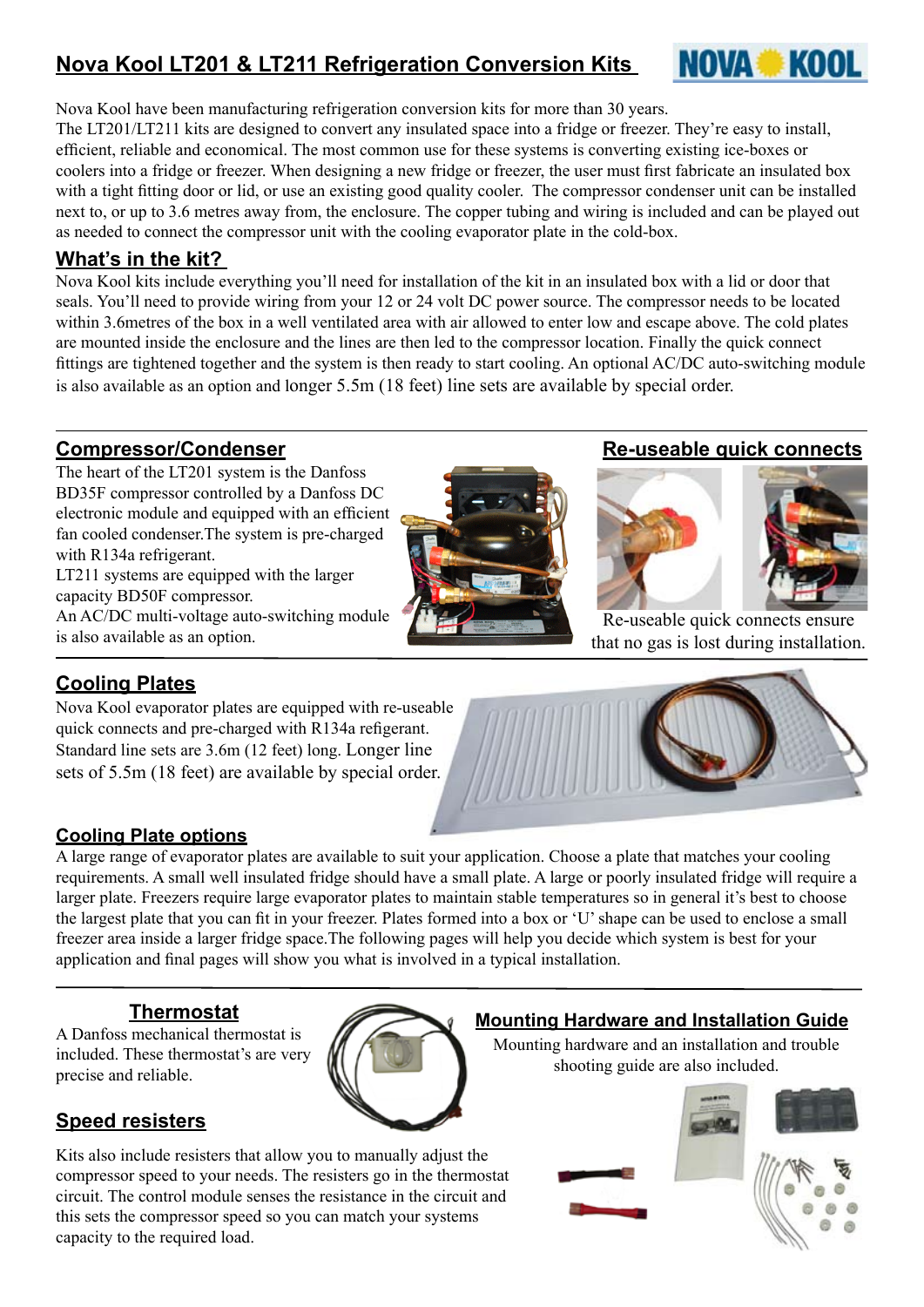# **Evaporator Plate options**



**F1 plate** - the F1 plate is 405mm x 255 mm - 1033 sq. cm area (Note: the copper line set adds 40mm to overall measurement where lines enter the plate.) The **F1** evaporator plate is suitable for small all fridge applications up to 120 litres litres in size. See sizing chart for details.

### **F2 and F3 Plates are joined by flexible copper. Plates can be seperated by up to 450 mm**



The **F2** evaporator plate is two F1 plates joined by flexible copper. The two plates can be seperated by up to 450mm for a neat installation without bends. Suitable for all fridge applications up to 240 litres in size or all freezer applications up to 120 litres. Each plate is 405mm x 255 mm - 2067 sq. cm total plate area



The **F3** evaporator plate is made up of three F1 plates joined by flexible copper. The three flat plates are joined together with flexible copper so they can be seperated by up to 450mm. Each plate is 405mm x 255 mm - 3100 sq. cm total plate area. F3 is suitable for large all fridge applications up to 350 litres in size or all freezer applications up to 180

# **RT6, RT4 & R26**

## **These plates are used to enclose a small freezer area inside a fridge.**



The **R26** is "U" shaped with mounting holes. It encloses a freezer area of  $\sim$  6 litres volume.

litres. See sizing chart for details.

280 mm wide x 255 mm deep x 60mm high. Plate aea is1033 sq. cm Suitable for small fridge applications up to 120 litres with a 6 litre freezer area enclosed by the plate.



The **RT6** is Composed of three flat evaporator plates and alloy sides with mounting brackets and door: 356 mm wide x 279 mm deep x 172 mm high Total plate area is 2620 sq. cm. Encloses a 15 litres freezer area. Suitable for large fridge applications up to 300 litres in size.



**RT4** - 267 mmx 317 mm x 165 mm Plate surface area is  $-2200$  sq.cm  $\sim$  14 litres volume Suitable for large fridge applications up to 260 litres in size. RT4 encloses a 14 litre freezer area. See sizing chart for details.

# **Bendable flat plates**

**These plates can be bent to fit almost any box size - a 50mm radius bend is recommended.** 





**FL** evaporator plate is 915 mm long by 381 mm wide - 3480 sq.cm You can bend this plate to fit the shape of your fridge or freezer. Suitable for large fridge and freezer applications applications up to 500 litres in size or all freezer applications up to 250 litres. See sizing chart for details.

**FM** plate is 815 mm long by 292 mm wide - 2380 sq.cm You can bend this plate to fit the shape of your fridge or freezer. Suitable for large fridge and freezer applications applications up to 380 litres in size or all freezer applications up to 200 litres. See sizing chart for details.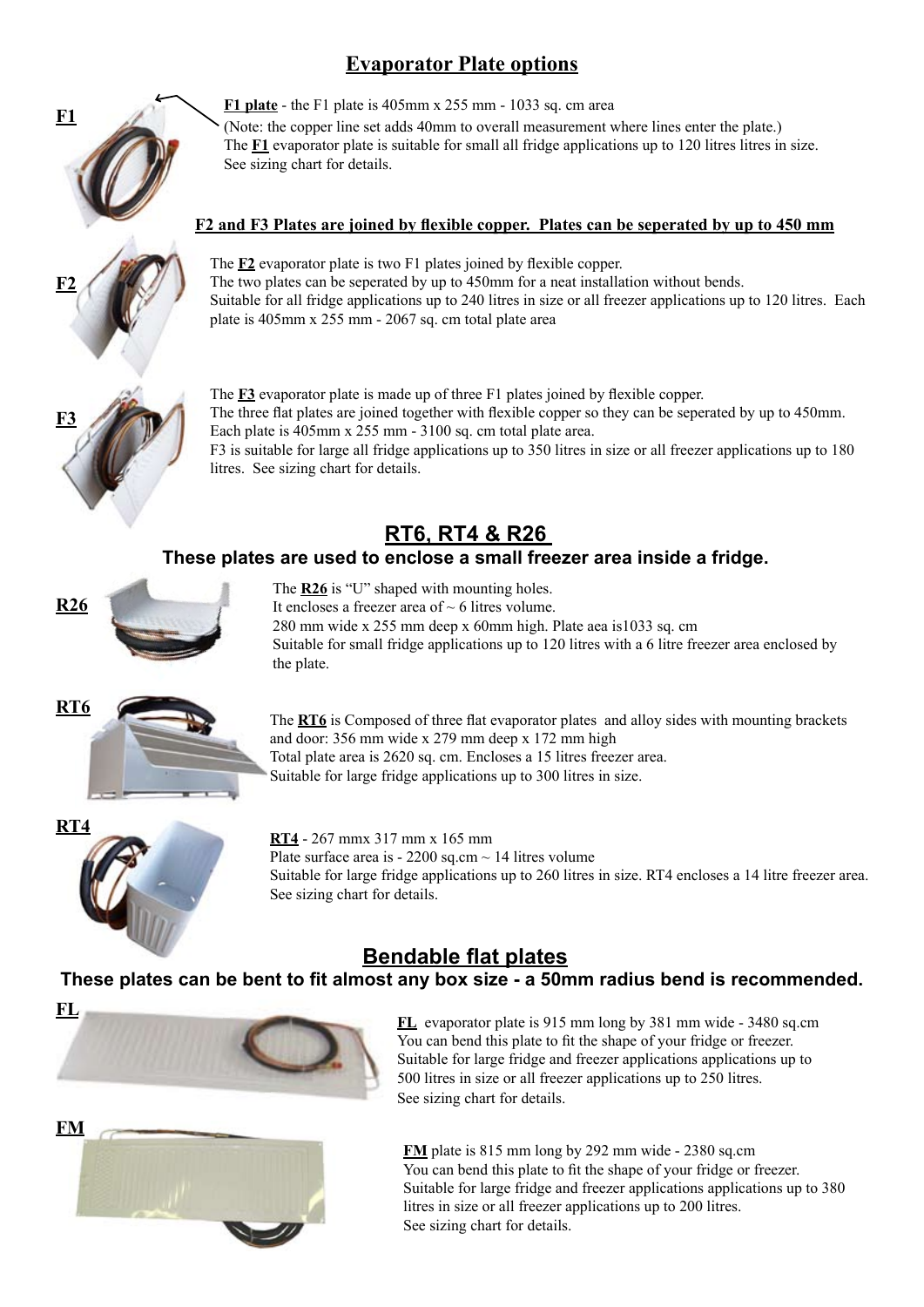### **Which kit is right for my application?**

**The following pages will help you decide which kit is best for your application. There are an number of factors involved:**

- **1. How large is the space that I want to cool?**
- **2. Do I want to cool or freeze this area or divide the space into a fridge and freezer?**
- **3. How much and what type of insulation is used?**
- **4. How much power is available?**

**The information below will help you to decide which system is best for your application.** 

**Alternatively you can contact us with the information above and we will recommend a system for you.** 

**Call 1300 791 432 or 07 5549 1212 or email sales@oceansolutions.com.au or sales@novakool.com**

### **Which Evaporator plate option should I use?**

**All freezer area.** Refer to the chart below and choose the largest Evap. Plate that will fit in your box: FL. FM or F3 plates are recommended wher they will fit in the available space.

**All fridge area.** 

Refer to the chart below and choose the an Evap. Plate that will fit neatly in your box and match the cooling requirements.

#### **Fridge with a small freezer area.**

The R26, RT4, and RT6 are designed for this application. They can be mounted vertically or horizontally. Refer to the chart below and choose the an Evap. Plate that will fit neatly in your box and match the cooling requirements.

#### **Fridge with a freezer larger than 15 litres cooled by a single compressor.**

 This is referred to as a "spill-over" system. The fridge and freezer sections of a top loading box are seperated with an insulated panel that has holes or slots at the top and bottom to allow air to circulate. cold plates are mounted in the freezer section: cold air will spill over cooling the fridge section. By gradually closing off the slots or holes at the top the fridge/freezer reaches the correct balance of temperatures desired in each section.

#### **Fridge and freezer area cooled by a two separate compressor/condenser units.**

Obviously there are extra costs associated with a two compressor system and increased power usage but there are also substantial advantages; so for large fridge/freezers intended for long term full time use this can sometimes be the best way to go. Both fridge and freezer temperatures can be accurately controlled and each side can be run independantly. Each side can be independantly shut down so you're not cooling a large space for a few small items.

### **How large an area can I cool with the LT201 series?** - see chart below.

| <b>Insulation thickness</b> | 15 cm insulation |                    | 10.5 cm insulation |                    | 7.5 cm insulation |                    | 5 cm insulation |                    |
|-----------------------------|------------------|--------------------|--------------------|--------------------|-------------------|--------------------|-----------------|--------------------|
| LT201 - Plate option        | Max fridge       | <b>Max Freezer</b> | Max fridge         | <b>Max Freezer</b> | Max fridge        | <b>Max Freezer</b> | Max fridge      | <b>Max Freezer</b> |
| F <sub>1</sub>              | 155              | 80                 | 120                | 60                 | 90                | 43                 | 75              | 26                 |
| F <sub>2</sub>              | 300              | 155                | 235                | 120                | 170               | 80                 | 110             | 55                 |
| F <sub>3</sub>              | 450              | 230                | 355                | 180                | 250               | 125                | 160             | 80                 |
| <b>R26</b>                  | 150              | 6                  | 120                | 6                  | 90                | 6                  | 75              | 6                  |
| RT <sub>4</sub>             | 330              | 14                 | 260                | 14                 | 185               | 14                 | 120             | 14                 |
| RT <sub>6</sub>             | 380              | 15                 | 300                | 15                 | 220               | 15                 | 130             | 15                 |
| <b>FM</b>                   | 360              | 180                | 280                | 140                | 198               | 100                | 120             | 60                 |
| <b>FL</b>                   | 510              | 260                | 400                | 198                | 285               | 142                | 170             | 85                 |

**To calculate internal volume of the area you intend to cool: Length in cm's x Width in cm's x Depth in cm's / 1000 = Total volume in litres.**

**Note: The LT211 optional comperssor/ condenser is powered by a Danfoss BD50F - which provides 25 to 30 % more cooling capacity.**

## **FAQ's** FAQ's

**Q: I've been told that a BD50 will work better in the Tropics? Q: Do I need a professional to install the kit?**

A: The quick connect ensure that the gas system integrity is maintained at all times so CFC's are not handled by the installer and no gas will escape during installation.

**Q: How much power will I need?** Q: Will I lose gas when I do the couplings up?  $\blacksquare$ 

A: No the quick connect have re-useable valves that ensure no gas escapes during installation.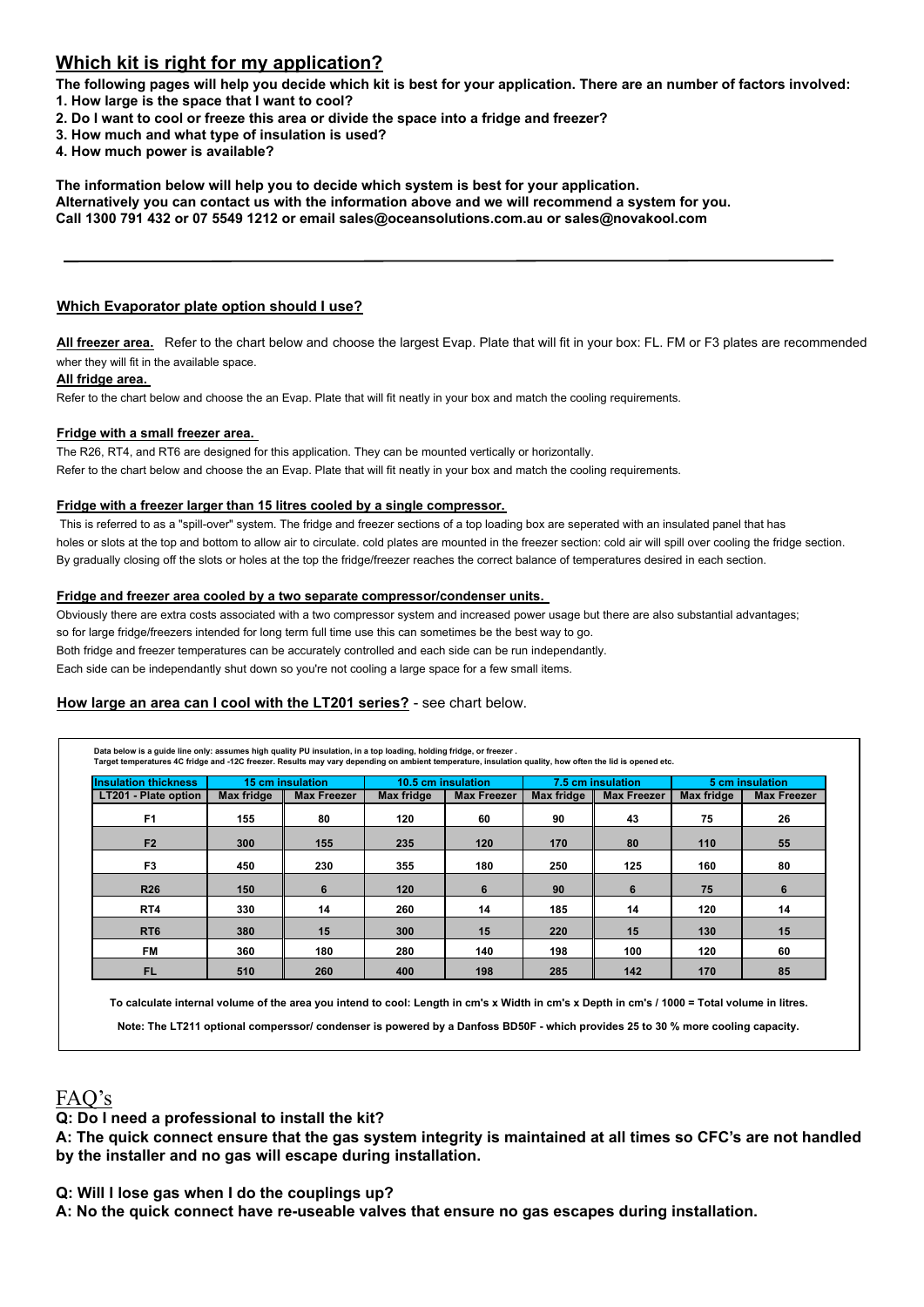#### Q: How much power will it use?  $\blacksquare$ **F3 450 230 355 180 250 125 160 80**

A: The new Danfoss BD series compressors are speed variable so you can match compressor output to your cooling requirements. The LT201 systems will draw 2.1amps @ 12 volts while running at their slowest speed **RT6 380 15 300 15 220 15 130 15 and at their highest speed setting they can draw up to 6.5 amps. The compressor will cycle on and off as the FM 360 180 280 140 198 100 120 60 thermostat reaches it's set points.** 

When the compressor is running the LT201 will draw between 2.1 and 5.5 amps at 12 volts DC (1.1 to 2.8 amps @ 24VDC). The compressor will cycle on and off as the operating temperature is reached so overall power useagle can be as liitle as 15 amps per day for a small well insulated fridge up to a maximum of 132 amps per **F2 300 155 235 120 170 80 110 55 day for a very large, poorly insulated freezer.** 

**F3 450 230 355 180 250 125 160 80 How much power it uses depends on:** 

- **R26 150 6 120 6 90 6 75 6 FAQ's 1. How large the fridge or freezer space is**
- **RT4 330 14 260 14 185 14 120 14 Q: I've been told that a BD50 will work better in the Tropics? 2. Insulation quality and thickness.**
- A: Unless you a have a very large or poorly insulated box the BD35F variable speed compressor utilized in the LT201 kits will do the same job as the BD50F **3. Door seals.**
- **RT6 380 15 300 15 220 15 130 15** 4. Ambient temperatures; on a hot day the load on the fridge will be higher.
- **FL 510 260 400 198 285 142 170 85 Q: How much power will I need? 5. Ventilation: a poorly vetilated compressor/condenser will be less efficient.**

Please contact us for assistance in estimating daily power useage of your application.

### <u>Q: I've seen other brands that claim lower power consumption than Nova Kool?</u>

"real world" power consumption. Every installation is unique so use this data with caution. The power consumption data provided by most manufactures are completely unrealistic for Australian conditions. We try to provide an honest estimate of

Nova Kool have been refining the LT series for more than 25 years. The goal is to provide a system with optimal efficiency and reliability. In "real world" conditions Nova Kool systems outperform and outlast the competition.

#### **FAQ's Q: I've been told that a BD50 will work better in the Tropics?**

A: Unless you a have a very large or poorly insulated box the BD35F variable speed compressor utilized in the LT201 kits will do the same job as the BD50F while using less power. Choose the LT211 option if you require the more powerfull BD50F compressor.

### **Q: Where should I mount the compressor/condenser unit?**

A: Any dry, well ventilated location within 3.6m (12feet) of the fridge or freezer. Closets, cupboards, cockpit lockers, lazarette, are all good locations. Remember no matter where you mount it, your unit will need  $\frac{1}{2}$  in power consumption data provided by most most manufactures are conditions. We try to provide a  $\frac{1}{2}$ high to allow the hot air to escape. **ventilation. We recommend 120 sq in of ventilation, ideally 60 coming from down low in the cabin and 60 up** 

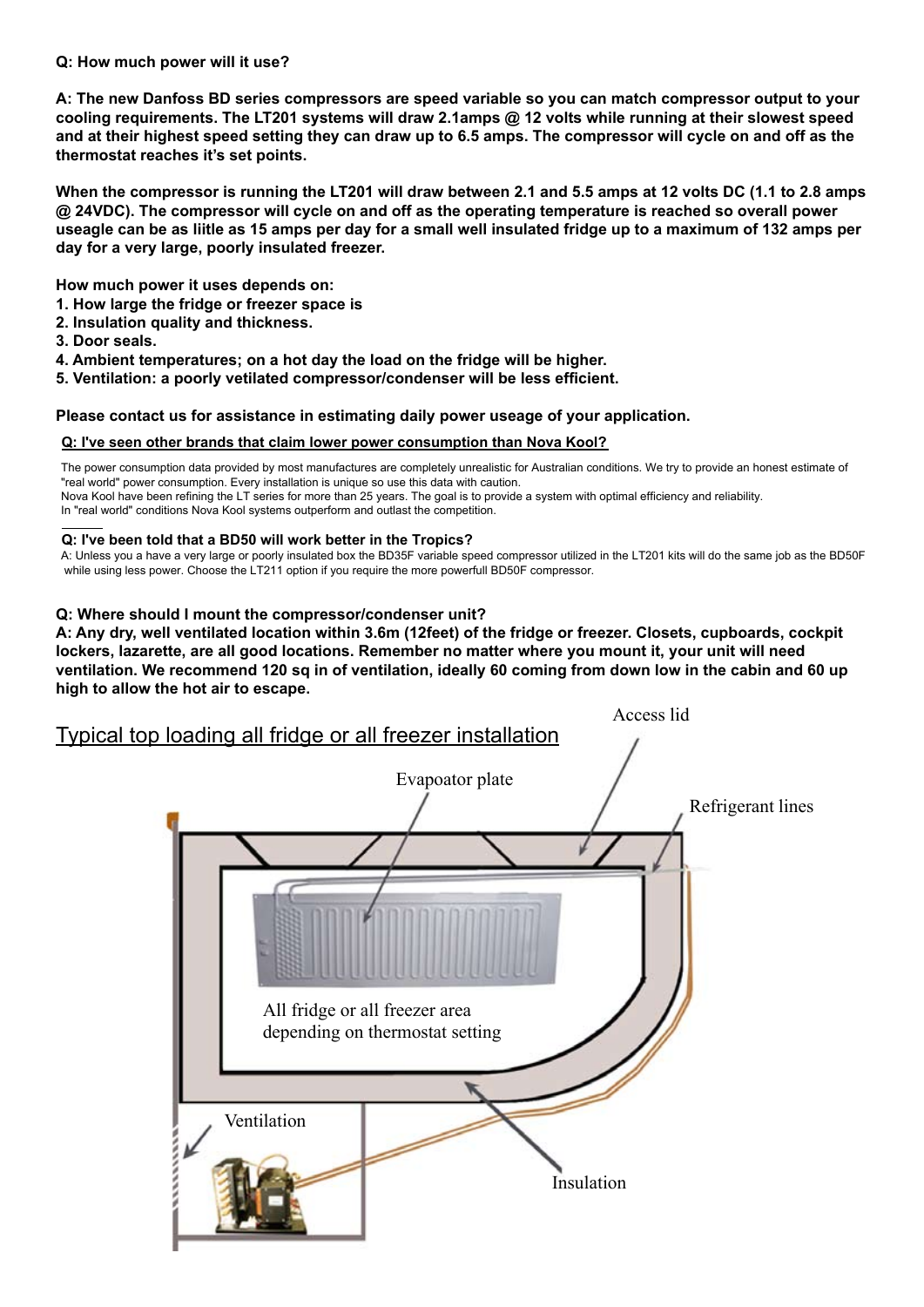# Typical top loading all fridge / freezer installations



RT4, R26 and RT6 can be mounted vertically or horizontally to enclose a small freezer inside a larger fridge area.

Q: I want a fridge and a freezer. How do I do this.

A: There are a number of ways to acheive this:

1. Use the R26, RT4 or RT6 to enclose a small freezer space inside a larger fridge area as shown above.

2. If air can circulate between the fridge and freezer area a single compressor "Spill-over" Fridge/Freezer can be created that allows larger freezer area's than the R26, RT4 or RT6.